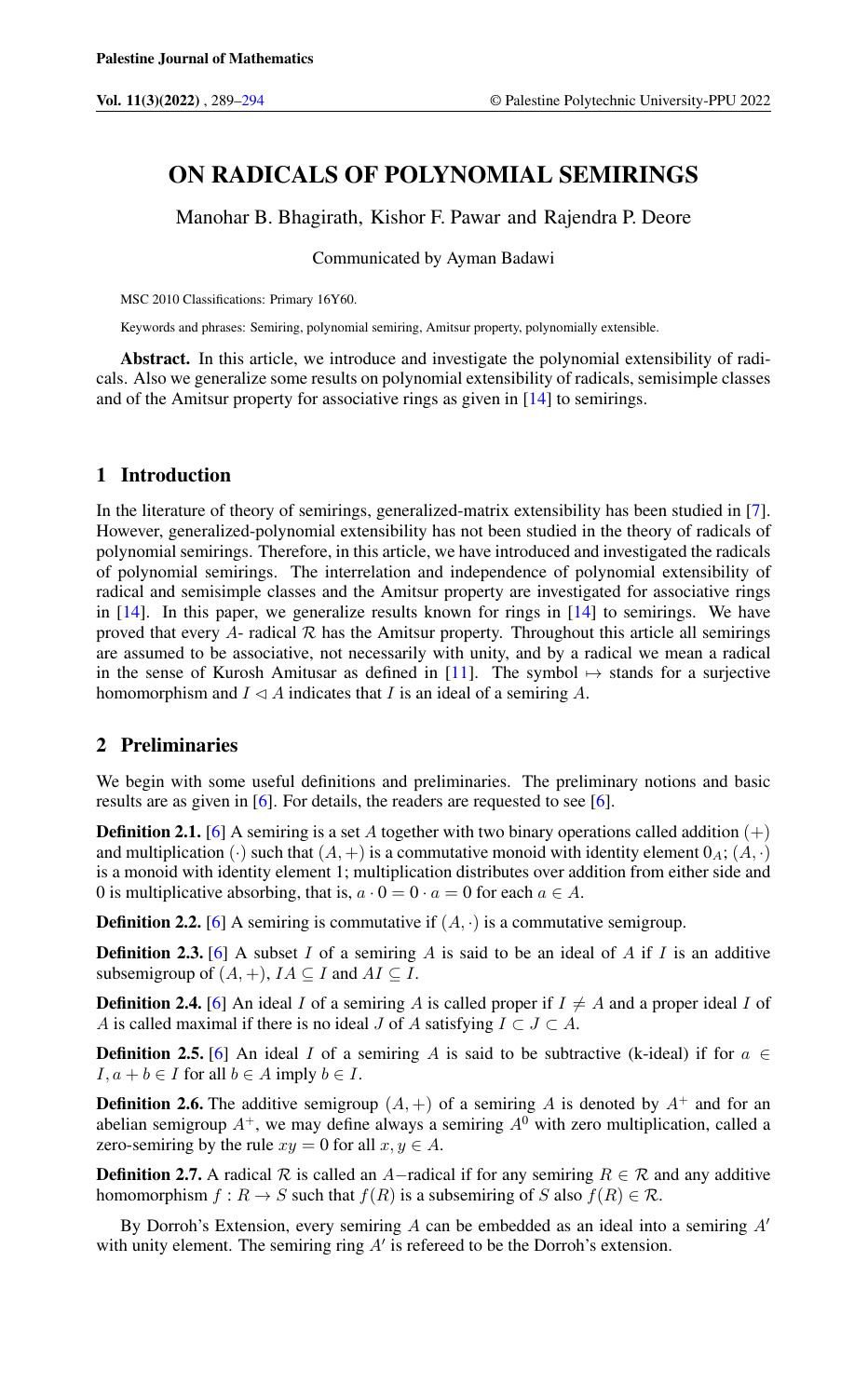## 3 Radical Of Polynomial Semirings

In this section, we have introduced and investigated the radicals of polynomial semirings. The interrelation and independence of polynomial extensibility of radical and semisimple classes and the Amitsur property are investigated for associative rings in [\[14\]](#page-5-0). We have proved that every Aradical  $R$  has the Amitsur property. We begin with some elementary but useful results.

**Proposition 3.1.** If I is a k-ideal in a semiring A, then  $I[x]$  is also a k-ideal in  $A[x]$ .

*Proof.* Let  $f(x) \in I[x]$  and  $f(x) + g(x) \in I[x]$  for  $g(x) \in A[x]$ , where  $f(x) = \sum_{i=0}^{n} a_i x^i$  and  $g(x) = \sum_{i=0}^{n} b_i x^i$ . Now  $f(x) + g(x) = \sum_{i=0}^{n} a_i x^i + \sum_{i=0}^{n} b_i x^i = \sum_{i=0}^{\infty} (a_i + b_i) x^i$ . Since  $a_i \in B$ and  $a_i + b_i \in I \Rightarrow b_i \in I$ . This shows that  $\sum_{i=0}^{\infty} b_i x^i \in I[x]$ . Thus  $\overline{I[x]}$  is a k-ideal in  $A[x]$ .  $\Box$ 

**Proposition 3.2.** Let *I* be a k-ideal of a semiring A. Then  $A[x]/I[x] \cong (A/I)[x]$ .

*Proof.* Let  $\pi : A \to A/I$  be a canonical map. Then  $\pi$  is surjective. Define  $\theta : A[x] \to (A/I)[x]$ by  $\theta(a_0 + a_1x + a_2x^2 + \dots + a_nx^n) = (b_0 + b_1x + b_2x^2 + \dots + b_nx^n)$ , where  $b_0 = \pi(a_0), b_1 =$  $\pi(a_1), ..., b_n = \pi(a_n)$ . It is easy to verify that  $Ker\theta = I[x]$ . Thus  $\theta$  is an onto steady semiring homomorphism. Hence  $(A/I)[x] \cong A[x]/I[x]$ .

 $\Box$ 

Let R be a radical class, define  $\mathcal{R}_x = \{A \mid A[x] \in \mathcal{R}\}.$ 

**Theorem 3.3.** For every radical class  $\mathcal{R}$ , the class  $\mathcal{R}_x$  is a radical class. If  $\mathcal{R}$  is hereditary, then so is  $\mathcal{R}_x$ .

*Proof.* (1) Let  $A \in \mathcal{R}_x$  and  $f : A \to B$  be a surjective homomorphism. Then  $A[x] \in \mathcal{R}_x$  and  $f: A[x] \to B[x]$  is surjective, i.e.,  $f(A[x]) = B[x] \in \mathcal{R}$ . Hence  $B \in \mathcal{R}_x$ .

(2) Let  $\{I_\lambda \mid \lambda \in \Delta\}$  be a ascending chain of ideals of a semiring A such that  $A = \bigcup I_\lambda$  and  $I_\lambda \in \mathcal{R}_x$  for each  $\lambda \in \Delta$ . Then  $\{I_\lambda[x] \mid \lambda \in \Delta\}$  is an ascending chain of ideals of a semiring  $A[x]$ and  $I_\lambda[x] \in \mathcal{R}$ , for every  $\lambda \in \Delta$ . Hence  $A[x] = (\bigcup I_\lambda)[x] = \bigcup (I_\lambda[x]) \in \mathcal{R}$  that is  $A \in \mathcal{R}_x$ .

(3) Suppose that for a k-ideal I,  $A/I \in \mathcal{R}_x$ , therefore  $I[x], (A/I)[x] \in \mathcal{R}$ . Since  $I[x] \in \mathcal{R}$  and  $A[x]/I[x] \cong (A/I)[x] \in \mathcal{R}$ .  $\Rightarrow$   $A[x] \in \mathcal{R}$   $\Rightarrow$   $A \in \mathcal{R}_x$ . Thus  $\mathcal{R}_x$  is a radical class. If A is a zero-semiring, so is  $A[x]$ . If  $I \triangleleft A \in \mathcal{R}_x$ , then  $I[x] \triangleleft A[x] \in \mathcal{R}$ , implies that  $I[x] \in \mathcal{R}$ , implies that  $I \in \mathcal{R}_r$ .

A radical R has the Amitsur property if for every polynomial semiring  $A[x]$  it holds

$$
\mathcal{R}(A[x]) = (\mathcal{R}(A[x]) \cap A)[x].
$$

The Amitsur property states that the radical of a polynomial semiring is a polynomial semiring. A radical R has the Amitsur property if and only if  $\mathcal{R}(A[x])$  is a polynomial semiring in x.

**Lemma 3.4.** Let R be a commutative semiring and I, J and K be ideals in R such that K is a k-ideal in R and  $I \subseteq K$ . Then  $(I + J) \cap K = I + J \cap K$ .

*Proof.* Clearly  $I + K = K$  since  $I \subseteq K$ . Now  $(J \cap K) + I \subseteq K + I$  and  $(J \cap K) + I \subseteq J + I$ , this shows that  $(J \cap K)+I \subseteq (K+I) \cap (J+K) = K \cap (I+J)$ . Thus  $(J \cap K)+I \subseteq K \cap (I+J)$ . Conversely, let  $a \in K \cap (I+J)$ . Then  $a \in K$  and  $a \in I+J$ . Now  $a \in I+J \Rightarrow a = b+c, b \in I$  and  $c \in J \Rightarrow b \in K$  and  $c \in J$ . However,  $b \in K$  and  $a \in K \Rightarrow c \in K$  and  $c \in J \Rightarrow c \in J \cap K$ . Thus  $a = b+c \in I + J \cap K$ . Therefore,  $K \cap (I+J) \subseteq I + J \cap K$ . Hence  $K \cap (I+J) = I + J \cap K$ .  $\Box$ 

Note that Lemma 3.4 also holds if  $I$ ,  $J$  and  $K$  are  $k$ -ideals of a commutative semiring  $A$ .

**Lemma 3.5.** Let R be a radical of semirings. For any element  $f \in \mathbb{N}[x]$ ,  $f \mathcal{R}(A[x]) \subseteq \mathcal{R}(A[x])$ , where  $N$  is a semiring of non negative integers.

*Proof.* Clearly  $f\mathcal{R}(A[x])$  is an ideal of  $A[x]$ . Since  $\mathcal{R}(A[x])$  is an ideal in  $A[x]$ , we have  $I = \mathcal{R}(A[x]) + f\mathcal{R}(A[x])$  is an ideal in  $A[x]$ . Let  $\phi : I \to I/\mathcal{R}(A[x])$  be the natural homomorphism. Define the surjective homomorphism  $\psi : \mathcal{R}(A[x]) \to I/\mathcal{R}(A[x])$  by  $\psi(a) = \phi(f \cdot a)$ . Thus  $I/R(A[x]) \in \mathcal{R}$  and, by extension closure,  $I \in \mathcal{R}$  and  $I \subseteq \mathcal{R}(A[x])$ . This shows that  $f\mathcal{R}(A[x]) \subseteq \mathcal{R}(A[x]).$  $\Box$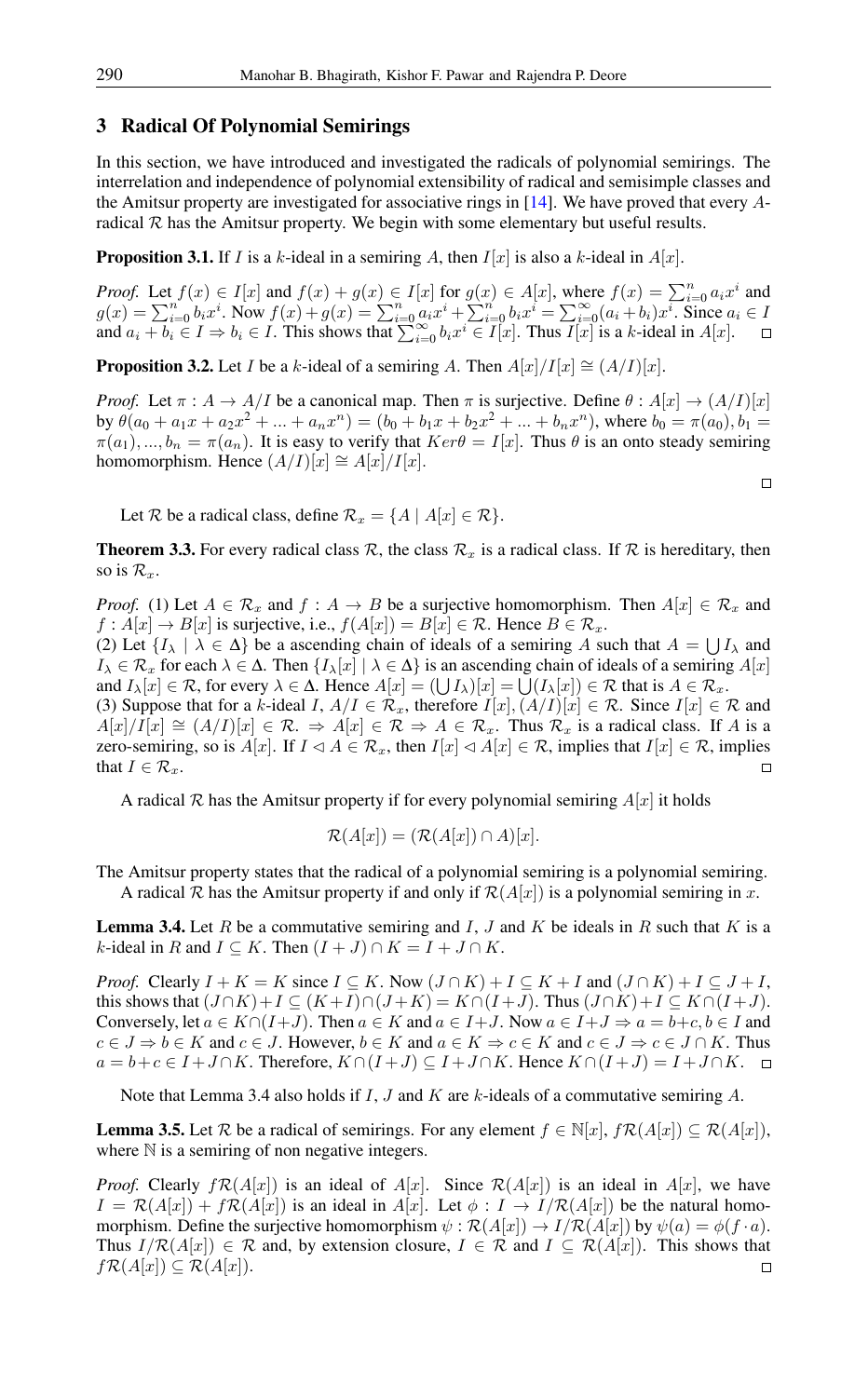**Proposition 3.6.** If  $\mathcal R$  is a radical, then for any semiring A,  $(A \cap \mathcal R(A[x]))[x] \subseteq \mathcal R(A[x])$ .

*Proof.* Since  $(A \cap \mathcal{R}(A[x]))[x] = (A \cap \mathcal{R}(A[x]))\mathbb{N}[x]$  and  $(A \cap \mathcal{R}(A[x]))[x] \subseteq \mathcal{R}(A[x])$ . By above Lemma 3.5,  $(A \cap \mathcal{R}(A[x]))[x] \subseteq \mathcal{R}(A[x])$ .  $\Box$ 

**Lemma 3.7.** Let  $\theta$  be an isomorphism between R and  $R^{\theta}$ . Then  $\theta$  induces one to one correspondence between the R-ideals of R and  $R^{\theta}$ .

Proof. Proof is straightforward.

**Lemma 3.8.** If the kernel  $\theta$  of the homomorphic mapping of R and  $R^{\theta}$  is in the upper R-radical  $\mathcal{R}(R)$ , then  $\mathcal{R}(R^{\theta}) = \mathcal{R}(R)^{\theta}$ .

*Proof.* Proof is similar to rings.

In Lemma 3.8, upper radical  $\mathcal{R}(R)$  is a maximal k-ideal of R.

**Proposition 3.9.** For a radical  $\mathcal R$  to have the Amitsur property a necessary and sufficient condition is,  $\mathcal{R}(A[x]) \cap A = 0 \Rightarrow \mathcal{R}(A[x]) = 0$  for all semirings A.

*Proof.* Assume that R has the Amitsur property, that is,  $\mathcal{R}(A[x]) = (\mathcal{R}(A[x]) \cap A)[x]$ . Then, if  $\mathcal{R}(A[x]) \cap A = 0$ , we have that  $\mathcal{R}(A[x]) = (\mathcal{R}(A[x]) \cap A)[x] = 0[x] = 0$ .

Conversely, assume that  $\mathcal{R}(A[x]) = 0$  if  $(\mathcal{R}(A[x]) \cap A) = 0$ . Claim that  $(A \cap \mathcal{R}(A[x]))[x] =$  $\mathcal{R}(A[x])$  for any semiring A. Set  $J = A \cap \mathcal{R}(A[x])$ . It should be noted that J is a k-ideal as  $\mathcal{R}(A[x])$  is a maximal k–ideal in  $A[x]$  and  $A/J \cong (A + J[x])/J[x]$  as  $a \to \overline{a}/J[x]$ , where  $\overline{a} = a + J[x]$  is an onto steady homomorphism with kernel J. Consider the homomorphism  $A[x] \to A[x]/J[x]$ . The kernel of this homomorphism is  $J[x] \subseteq \mathcal{R}(A[x])$ . Hence by Lemma 3.8, for any radical  $\mathcal{R}, \mathcal{R}(A[x]/J[x]) = \mathcal{R}(A[x])/J[x]$ . But by Proposition 3.2,  $\mathcal{R}((A/J)[x]) \cong$  $\mathcal{R}(A[x]/J[x]) = \mathcal{R}(A[x])/J[x].$ 

Consider,  $\mathcal{R}((A/J)[x]) \cap (A/J) \cong (\mathcal{R}(A[x])/J[x]) \cap ((A + J[x])/J[x]) = (\mathcal{R}(A[x]) \cap (A +$  $J[x])/J[x]$  since by Lemma 3.4  $\Rightarrow ((\mathcal{R}(A[x]) \cap A) + J[x]/J[x] = J + J[x]/J[x] = 0$ . Thus  $\mathcal{R}((A/J)[x]) \cap (A/J) = 0 \Rightarrow \mathcal{R}((A/J)[x]) = 0 \Rightarrow \mathcal{R}(A[x])/J[x] = 0 \Rightarrow \mathcal{R}(A[x]) \subseteq J[x]$ . This shows that  $\mathcal{R}(A[x]) = J[x] = \mathcal{R}(A[x]) \cap A$ . Hence the Amitsur property.

Let  $Z(A')$  denote the center of the Dorroh's extension  $A'$  of a semiring A. We say that a radical R is closed under linear substitution if  $f(x) \in \mathcal{R}(A[x]) \Rightarrow f(ax + b) \in \mathcal{R}(A[x])$  for all semirings A and  $a, b \in Z(A')$ .

**Proposition 3.10.** If a radical  $\mathcal{R}$  has the Amitsur-property, then  $\mathcal{R}$  is closed under linear substitution. If a radical R is closed under linear substitution then R satisfies condition  $f(x) \in$  $\mathcal{R}(A[x]) \Rightarrow f(0) \in \mathcal{R}(A[x])$ , for all semirings A.

*Proof.* Suppose that  $\mathcal{R}(A[x]) = (\mathcal{R}(\underline{A}[x]) \cap A)[x]$ . Let  $f(x) = \sum_{i=0}^{n} c_i x^i \in \mathcal{R}(A[x])$  $(\mathcal{R}(A[x]) \cap A)[x]$ . Then  $f(ax+b) = \sum_{i=0}^{n} c_i(ax+b)^i = g(x)$ . Since each  $c_i \in (\mathcal{R}(A[x]) \cap A)$ , and  $a, b \in Z(A')$ ,  $(a = (a, 0) b = (b, 0))$ , all the coefficient of  $g(x)$  are in  $\mathcal{R}(A[x]) \cap A$ . Therefore  $g(x) \in (\mathcal{R}(A[x]) \cap A) = \mathcal{R}(A[x])$ . Thus  $f(x) \in \mathcal{R}(A[x]) \Rightarrow f(ax+b) \in \mathcal{R}(A[x])$ . If  $f(x) \in$  $\mathcal{R}(A[x])$ , then  $f(ax + b) \in \mathcal{R}(A[x])$ . Substitute  $a = 0$  and  $b = 0$ , then  $f(0) \in \mathcal{R}(A[x])$ .  $\Box$ 

**Definition 3.11.** The semisimple class  $S_R$  of a radical class  $R$  is polynomially extensible if  $A \in S_{\mathcal{R}} \Rightarrow A[x] \in S_{\mathcal{R}}.$ 

**Proposition 3.12.** Let  $\mathcal{R}$  be a radical class. Then the radical  $\mathcal{R}$  is polynomial extensible if and only if  $\mathcal{R} = \mathcal{R}_x$ .

*Proof.* Since  $\theta$  :  $A[x] \rightarrow A$ , defined by  $\theta(f(x)) = f(0)$  is an onto homomorphism. i.e.  $\theta(A[x]) = A$ , and R is a radical class. Therefore  $A[x] \in \mathcal{R} \Rightarrow A \in \mathcal{R}$ . Shows that for any semiring  $A \in \mathcal{R}_x, A \in \mathcal{R}$  i.e.  $\mathcal{R}_x \subseteq \mathcal{R}$ , for every radical class  $\mathcal{R}$ . If  $\mathcal{R}$  is polynomially extensible, then  $\mathcal{R}_x = \mathcal{R}$  and conversely.

**Proposition 3.13.** Let R be a hereditary radical class. Then  $\mathcal{R}(A[x]) \cap A \subseteq \mathcal{R}(A)$ , for all semirings A.

 $\Box$ 

 $\Box$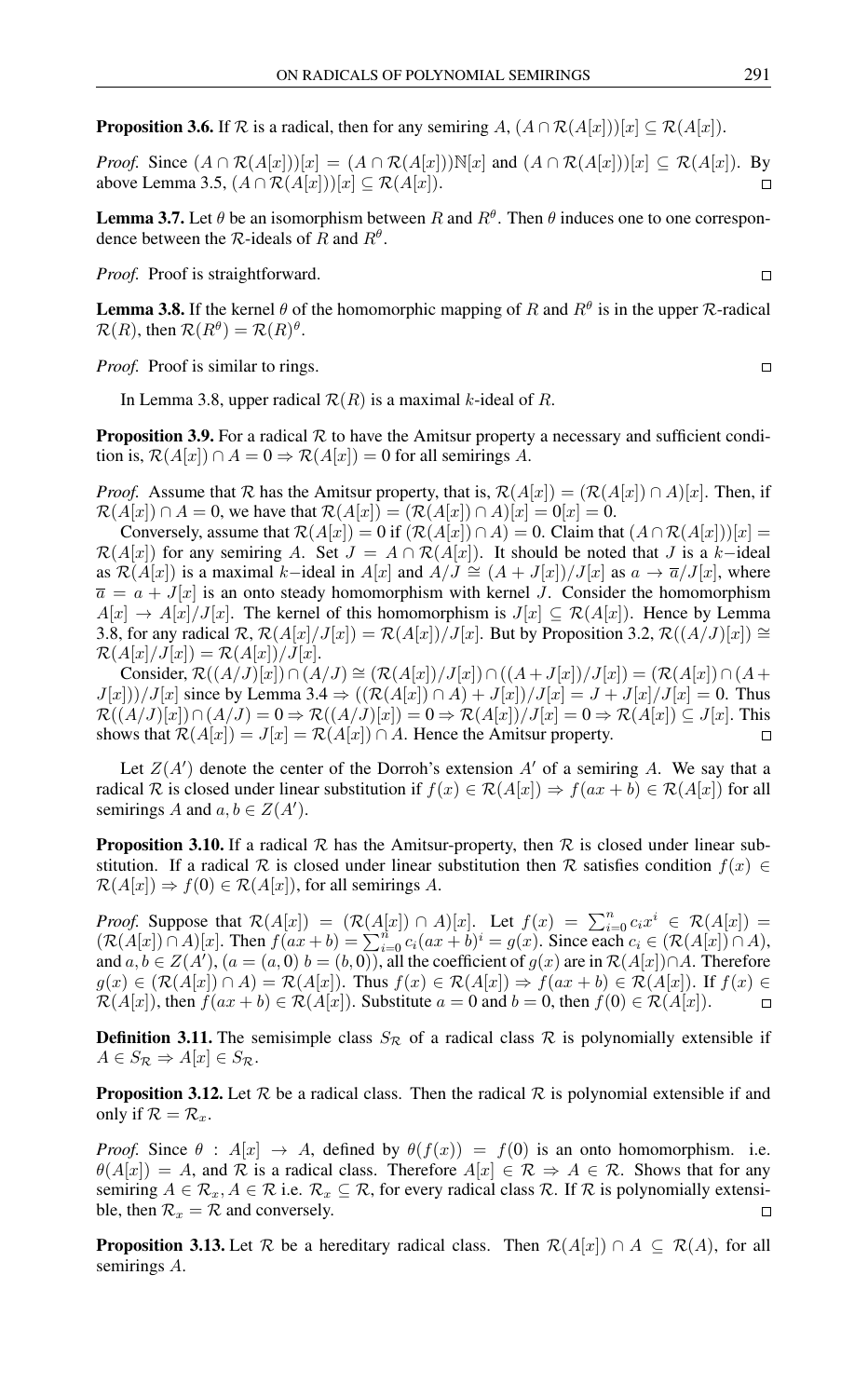*Proof.* Let A' be the Dorroh's extension of a semiring A and let  $\sigma(A) = \mathcal{R}(A[x]) \cap A$ . Then  $\sigma(A') = \mathcal{R}(A'[x]) \cap A' \subset \mathcal{R}(A'[x]) = A'[x]$  and  $x \in A'[x]$ , we have  $\sigma(A')[x] \subseteq \mathcal{R}(A'[x])$ . But  $\sigma(A') \lhd A'$ , so that  $\sigma(A')[x] \lhd \mathcal{R}(A'[x])$  and thus  $\sigma(A')[x] \in \mathcal{R}$  by the hereditary of  $\mathcal{R}$ . This shows that  $\sigma(A') \in \mathcal{R}_x$ . Hence  $\sigma(A') \subseteq \mathcal{R}_x(A')$ .

Moreover,  $\mathcal{R}_x(A')[x] \triangleleft A'[x]$  and  $\mathcal{R}_x(A')[x] \in \mathcal{R}$ , so  $\mathcal{R}_x(A') = \mathcal{R}_x(A')[x] \cap A' \subseteq \mathcal{R}(A'[x]) \cap A$  $A' = \sigma(A')$ . The hereditary of R gives,  $\mathcal{R}_x(A) = \mathcal{R}_x(A') \cap A = \sigma(A') \cap A = \mathcal{R}(A'[x]) \cap A' \cap A$  $= \mathcal{R}(A'[x]) \cap A = \mathcal{R}(A'[x]) \cap A \cap A[x] = \mathcal{R}(A[x]) \cap A = \sigma(A)$ . Thus  $\mathcal{R}_x(A) = \sigma(A)$ . But  $\mathcal{R}_x \subseteq \mathcal{R}$ , hence  $\mathcal{R}_x(A) \subseteq \mathcal{R}(A)$ .

We say that the radical  $R$  has the intersection property relative to the class  $M$  of semirings, if  $\mathcal{R}(A) = \bigcap \{I \triangleleft A \mid 0 \neq A/I \in \mathcal{M}, I \text{ is } k - ideal\}$  for all semirings A. In this case the class M is regular and  $\mathcal{R} = \mathcal{U}\mathcal{M} = \{A \mid 0 \neq A/I \notin \mathcal{M}\}.$ 

**Theorem 3.14.** Let  $\mathcal{R}$  be a radical which has the intersection property relative to a class  $\mathcal{M}$  of additively cancellative and semisubtractive semirings. If both  $M$  and  $R$  are polynomial extensible, then  $R$  has the Amitsur property.

*Proof.* In view of Proposition 3.9, we have to prove that  $\mathcal{R}(A[x]) \cap A = 0$  implies that  $\mathcal{R}(A[x]) =$ 0. Since R is polynomial extensible, we have  $\mathcal{R}(A) = \mathcal{R}_x(A) = \mathcal{R}(A[x]) \cap A = 0$ . Thus by the intersection property there exist k-ideals  $I_\lambda$ ,  $\lambda \in \Delta$  of A such that  $A/I_\lambda \in \mathcal{M}$  and  $\cap I_\lambda = 0$  for all λ. Since also *M* is polynomial extensible, we have  $A[x]/I_\lambda[x] \cong (A/I_\lambda)[x] \in M$ ,  $\lambda \in \Delta$ . From  $\cap I_\lambda = 0$ , it follows that  $\cap I_\lambda[x] = 0$ , so  $A[x]$  is a subdirect sum the semirings  $A[x]/I_\lambda[x] \in \mathcal{M}$ . Thus  $A[x] \in S_{\mathcal{R}}$ .

Given two radicals  $\mathcal{R}_1$  and  $\mathcal{R}_2$ , the radical  $\mathcal{R}_1$  is polynomially extensible to  $\mathcal{R}_2$  whenever

$$
A[x] \in \mathcal{R}_2 \text{ for all } A \in \mathcal{R}_1. \qquad (A)
$$

Obiviously  $\mathcal{R}_1 \subseteq \mathcal{R}_2$ .

**Corollary 3.15.** If a radical  $\mathcal R$  and its semisimple class  $S_{\mathcal R}$  are polynomially extensible, then  $\mathcal R$ has the Amitsur property.

**Proposition 3.16.** If  $\mathcal{R}_1$  and  $\mathcal{R}$  are radicals satisfying condition (A) then,

$$
A \in S_{\mathcal{R}_1} \text{ for all } A[x] \in S_{\mathcal{R}}.\tag{B}
$$

In particular,  $A \in S_{\mathcal{R}_x}$  for all  $A[x] \in S_{\mathcal{R}}$ . If  $\mathcal{R}_1 \subseteq \mathcal{R}$  and  $\mathcal{R}$  has the Amitsur property, then condition  $(B)$  implies  $(A)$ .

*Proof.* Suppose that  $A[x] \in S_{\mathcal{R}}$  but  $A \notin S_{\mathcal{R}_1}$ . Then  $0 \neq \mathcal{R}_1(A) \lhd A$ , and so by  $(A)$  we have  $\mathcal{R}_1(A)[x] \in \mathcal{R}$ . Hence by  $\mathcal{R}_1(A)[x] \triangleleft A[x]$ . We conclude that  $0 \neq \mathcal{R}_1(A)[x] \subseteq \mathcal{R}(A[x])$ , contradicting  $A[x] \in S_{\mathcal{R}}$ . This proves the validity of  $(B)$ .

Now assume that  $\mathcal{R}_1 \subseteq \mathcal{R}$  and  $\mathcal{R}$  has the Amitsur property. For any  $A \in \mathcal{R}_1$ , we have

$$
A[x]/\mathcal{R}(A[x]) = A[x]/(\mathcal{R}(A[x]) \cap A)[x] \cong (A/(\mathcal{R}(A[x]) \cap A)[x] \dots \dots \qquad (C)
$$

and by  $A[x]/\mathcal{R}(A[x]) \in S_{\mathcal{R}}$  also  $(A/(\mathcal{R}(A[x]) \cap A)[x] \in S_{\mathcal{R}}$ . Hence by condition  $(B)$  it follows that  $A/(\mathcal{R}(A[x]) \cap A) \in S_{\mathcal{R}_1}$ . But  $A \in \mathcal{R}_1$  and so  $A/(\mathcal{R}(A[x]) \cap A) \in \mathcal{R}_1$ . Thus  $A = \mathcal{R}(A[x]) \cap A$ , and so by condition  $(C)$ , we have  $A[x]/\mathcal{R}(A[x]) = 0$ , that is,  $A[x] \in \mathcal{R}$ . Thus conditions  $(A)$  is satisfied.

**Corollary 3.17.** Let  $\mathcal{R}_1$  and  $\mathcal{R}$  be radicals such that  $\mathcal{R}_1 \subseteq \mathcal{R}$  and  $\mathcal{R}$  has the Amitsur property. Then conditions (A) and (B) are equivalent. In particular, a radical  $\mathcal R$  with Amitsur property is polynomially extensible if and only if it satisfies  $A \in S_{\mathcal{R}}$  for all  $A[x] \in S_{\mathcal{R}}$ .

**Proposition 3.18.** Let R and  $\mathcal{R}_1$  be radicals. The relation  $\mathcal{R}_x \subseteq \mathcal{R}_1$  is equivalent to  $A \in \mathcal{R}_1$  for all  $A[x] \in \mathcal{R}$ .  $\Delta$ 

*Proof.* Straightforward.

 $\Box$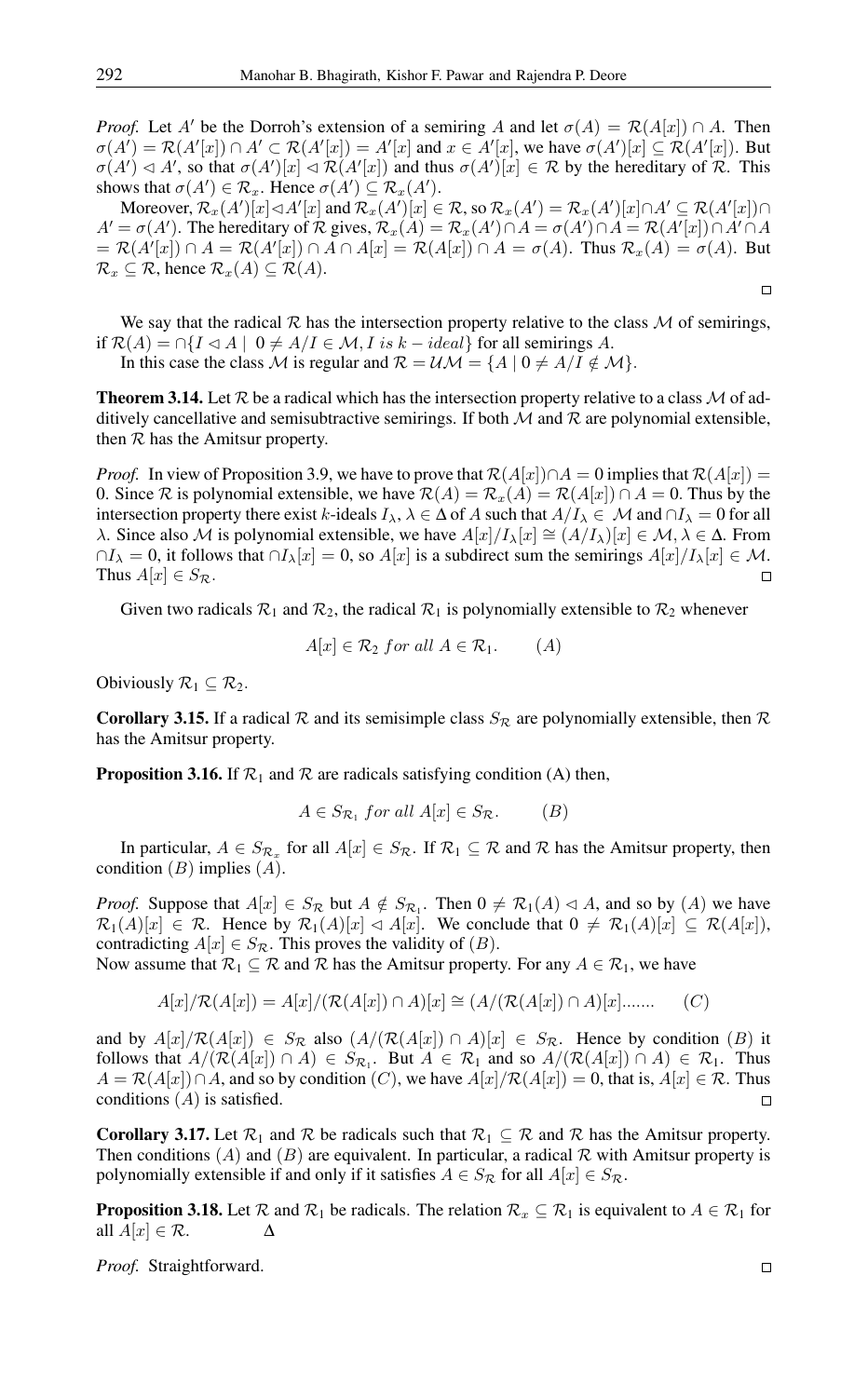**Proposition 3.19.** Let  $\mathcal{R}$  and  $\mathcal{R}_1$  be radicals such that  $\mathcal{R}_x \subseteq \mathcal{R}_1 \subseteq \mathcal{R}$ . If  $\mathcal{R}$  has the Amitsur property, then the semisimple class  $S_{\mathcal{R}_1}$  is polynomially extensible:  $A \in S_{\mathcal{R}_1}$  implies  $A[x] \in$  $S_{\mathcal{R}_{1}}$ .

*Proof.* Assume that  $A \in S_{\mathcal{R}_1}$ . Since R has the Amitsur property, we have  $(\mathcal{R}(A|x)) \cap A)|x| =$  $\mathcal{R}(A[x]) \in \mathcal{R}$  and so  $\mathcal{R}(A[x]) \cap A \in \mathcal{R}_1$  by condition ( $\Delta$ ). Hence  $\mathcal{R}(A[x]) \cap A \subseteq \mathcal{R}_1(A) = 0$ . Therefore by Proposition 3.9 we conclude that  $\mathcal{R}(A[x]) = 0$ , that is,  $A[x] \in S_{\mathcal{R}}$ . Taking into account that  $\mathcal{R}_1 \subseteq \mathcal{R}$  it follows that  $A[x] \in S_{\mathcal{R}_1}$ .  $\Box$ 

The next theorem characterizes the Amitsur property of a radical in terms of semisimple classes.

**Theorem 3.20.** A radical  $\mathcal{R}$  has the Amitsur property if and only if

$$
A[x] \in S_{\mathcal{R}} \text{ for all } A \in S_{\mathcal{R}_x}.\tag{D}
$$

*Proof.* Assume that R has the Amitsur property, and let  $A \in S_{\mathcal{R}_x}$  Since R has the Amitsur property, we have  $(R(A[x]) \cap A)[x] = R(A[x]) \in \mathcal{R}$ . Hence by the definition of  $\mathcal{R}_x$  we infer that  $\mathcal{R}(A[x]) \cap A \in \mathcal{R}_x$  and so  $\mathcal{R}(A[x]) \cap A \subseteq \mathcal{R}_x(A) = 0$ . Thus by Proposition 3.9 we conclude that  $\mathcal{R}(A[x]) = 0$ , that is,  $A[x] \in S_{\mathcal{R}}$ . Thus condition  $(D)$  is satisfied.

Conversely, assume the validity of condition (D). Suppose that  $\mathcal{R}(A[x]) \cap A = 0$  for a semiring A. Since  $\mathcal{R}_x(A) \in \mathcal{R}_x$  it follows that  $\mathcal{R}_x(A)[x] \in \mathcal{R}$ . This implies  $\mathcal{R}_x(A)[x] \subseteq \mathcal{R}(A[x])$ , and so  $\mathcal{R}_x(A) \subseteq \mathcal{R}_x(A)[x] \cap A \subseteq \mathcal{R}(A[x]) \cap A = 0$ . Hence  $A \in S_{\mathcal{R}_x}$ . Applying condition  $(D)$ we have  $\mathcal{R}(A[x]) = 0$ . Now Proposition 3.9 yields that R has the Amitsur property.  $\Box$ 

**Proposition 3.21.** If a radical R has the Amitsur property, then the semisimple class  $S_R$  is polynomially extensible.

*Proof.* Claim that  $S_R$  is polynomially extensible. Assume that  $A \in S_R$ . Since  $R$  has the Amitsur property, we have  $(\mathcal{R}(A[x]) \cap A)[x] = \mathcal{R}(A[x]) \in \mathcal{R}$ . Therefore  $\mathcal{R}(A[x]) \cap A \subset \mathcal{R}(A) = 0$ . Therefore  $\mathcal{R}(A[x]) = 0$ . Thus  $A \in \mathcal{R} \Rightarrow \mathcal{R}(A[x]) = 0 \Rightarrow A[x] \in S_{\mathcal{R}}$ .  $\Box$ 

**Proposition 3.22.** For a hereditary radical  $\mathcal{R}$ , the following conditions are equivalent:

(i) 
$$
(f(x))_{A[x]} \in \mathcal{R} \Rightarrow (f(0))_{A[x]} \in \mathcal{R}
$$
.

(ii)  $f(x) \in \mathcal{R}(A[x]) \Rightarrow f(0) \in \mathcal{R}(A[x])$ , for all semiring A.

**Proposition 3.23.** For any semiring A and any A-radical R, we have  $\mathcal{R}(A[x]) = \mathcal{R}(A)[x]$ .

*Proof.* Let  $\theta$  :  $(A[x])^+$   $\rightarrow \bigoplus \sum_{k=i}^{\infty} F_k$ , where each  $F_k \simeq A^+$  be the isomorphism defined as  $\theta(a_0 + a_1x + a_2x^2 + a_3x^3 + ...) = (a_0, a_1, a_2, a_3, ...)$ . Then  $\mathcal{R}(A[x]) = \mathcal{R}(A)[x]$ .  $\Box$ 

**Proposition 3.24.** Every A- radical  $\mathcal{R}$  has the Amitsur property.

*Proof.* By above Proposition 3.23,  $\mathcal{R}(A[x]) = \mathcal{R}(A)[x]$ . Also, we know that a radical  $\mathcal R$  has Amitsur property if and only if  $\mathcal{R}(A[x])$  is a polynomial semiring in x. Hence the Proposition.  $\Box$ 

#### <span id="page-4-0"></span>References

- [1] Al-Thani H. M. J. *Weak Radical Classes*, Tamkang Journal of Mathematics, 35(4),(2004), 359-369.
- [2] Dutta T. K. and Das M. L. *Normal Radical Class of Semirings*, Siutheast Asian Bulletin of Mathematics, 35, (2011), 389-400.
- [3] B. J. Gardner, *A note on radicals and polynomial rings*, Math. Scand., 31 (1972), 83-88.
- [4] Gardner B. J. and Wiegandt R. *Radical Theory of Rings*, Marcel Dekker, (2004).
- [5] B. J. Gardner, *Radicals of Abelian Groups and Associative Rings* , Acta Math. Acad. Sci. Hung., 24(3-4), (1973), 259-268.
- <span id="page-4-2"></span>[6] Golan J. S. *Semirings and their Applications*, Kluwer Academic Publisher (1999).
- <span id="page-4-1"></span>[7] Y Katsov, T. G. Nam *Radicals of semirings and related problems*, Communications in Algebra 42 (12) (2014), 5065-5099.